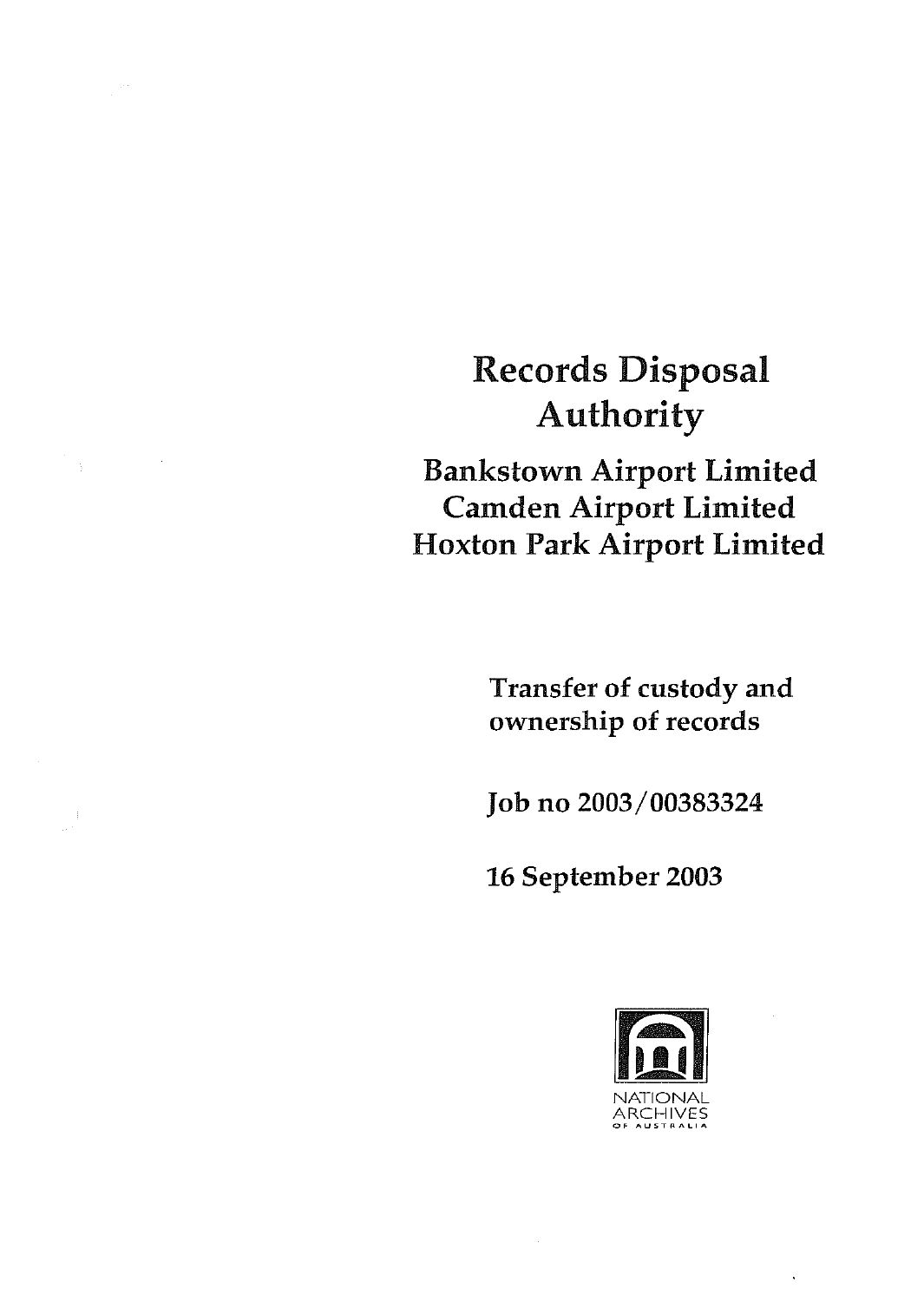© **Commonwealth ofAustralia 2003** 

 $\mathcal{L}^{2,2}$ 

 $\hat{\mathcal{A}}$ Ĵ

 $\frac{1}{2} \int \frac{dx}{2} dx = \int \frac{dx}{2} dx$ 

 $\sim$ 

This work is copyright. Apart from any use as permitted under the Copyright **Act 1968, nopart maybe reproduced by anyprocess without prior written permission from the National Archives of Australia. Requests and inquiries concerning reproduction and rights should be directed to the Publications**  Manager, National Archives of Australia, PO Box 7425, Canberra Mail Centre ACT 2610, Australia.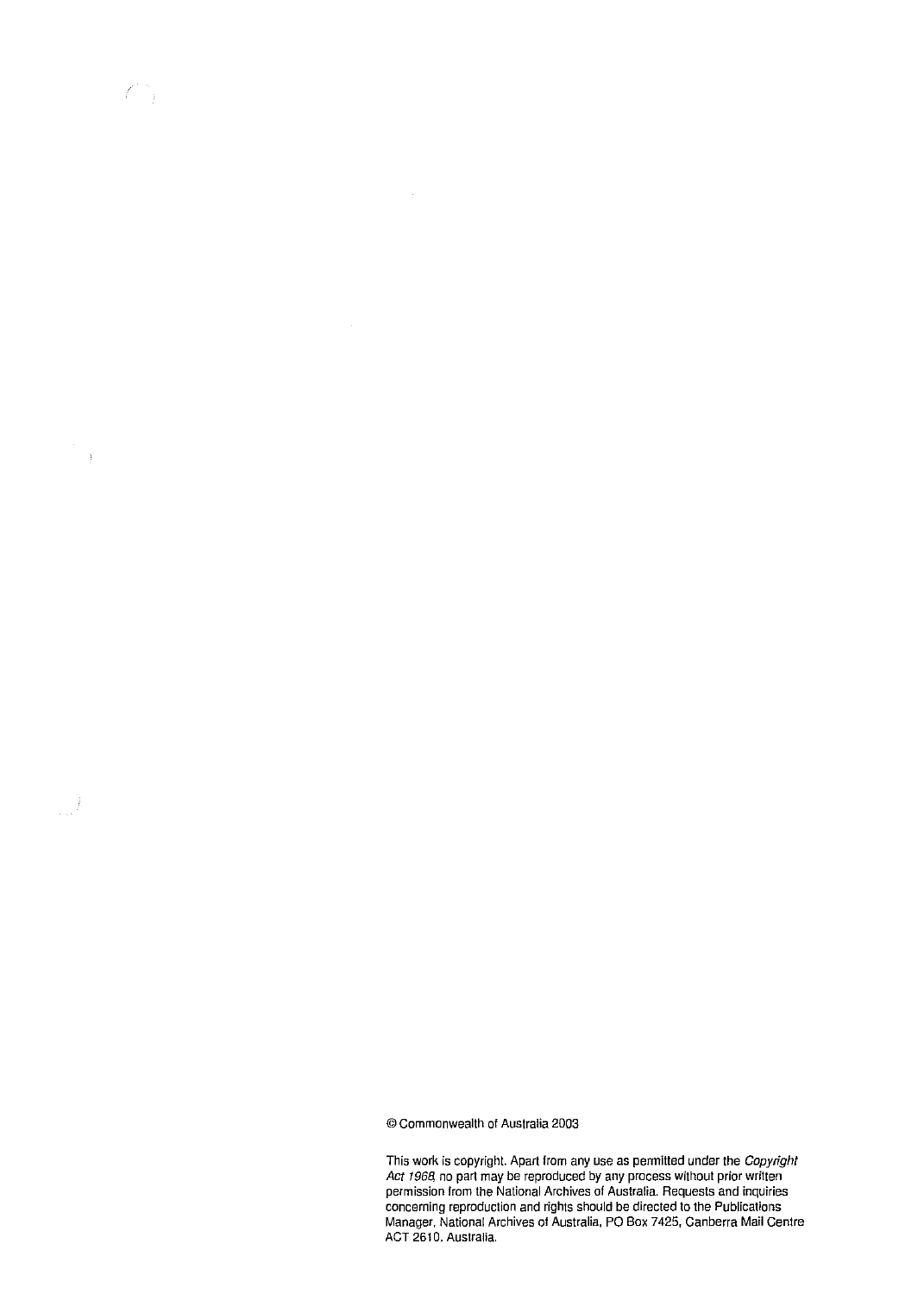# **CONTENTS**

 $\overline{\phantom{a}}$ 

 $\label{eq:2} \begin{pmatrix} \frac{1}{2} & \frac{1}{2} & \frac{1}{2} \\ \frac{1}{2} & \frac{1}{2} & \frac{1}{2} \end{pmatrix}$ 

 $\frac{1}{\sqrt{2}}$ 

| <b>INTRODUCTION</b>                               | <u>5</u> |
|---------------------------------------------------|----------|
| Disposal authorisation                            | 5        |
| Purpose of this authority                         | 5        |
| Using this authority                              | 5        |
| Amendment of this authority                       | 5        |
|                                                   |          |
| <b>CONTACT INFORMATION</b>                        | 5        |
| <b>AUTHORISATION</b>                              | 7        |
| <b>APPLICATION</b>                                | 8        |
| <b>CLASSES</b>                                    | 9        |
| Bankstown Airport Limited, Camden Airport Limited |          |
| and Hoxton Park Airport Limited                   | 9        |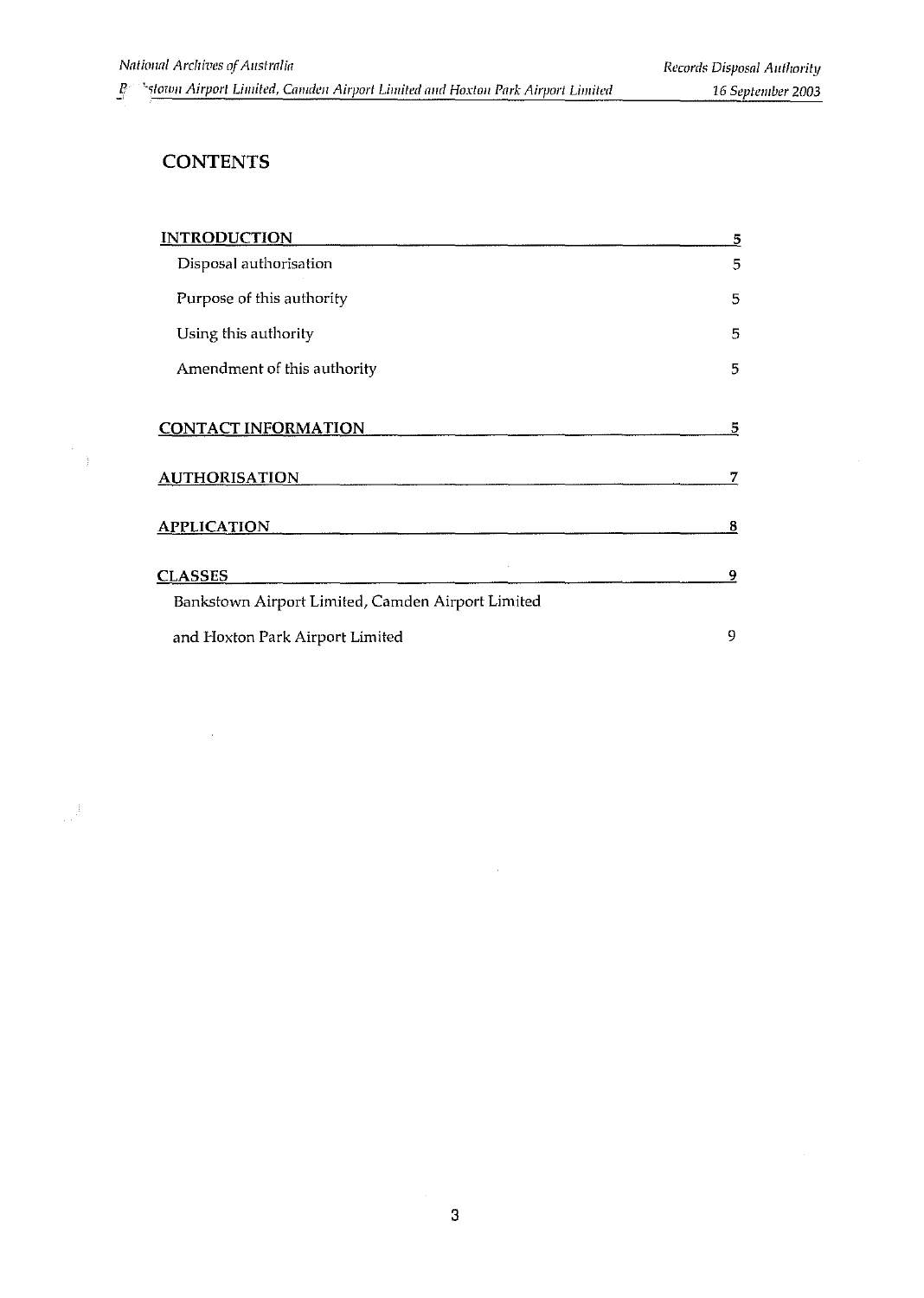$\frac{1}{2}$ 

 $\begin{array}{c} \begin{array}{c} 1 \\ 1 \end{array} \end{array}$ 

 $\bar{z}$ 

[This page has been left blank intentionally.]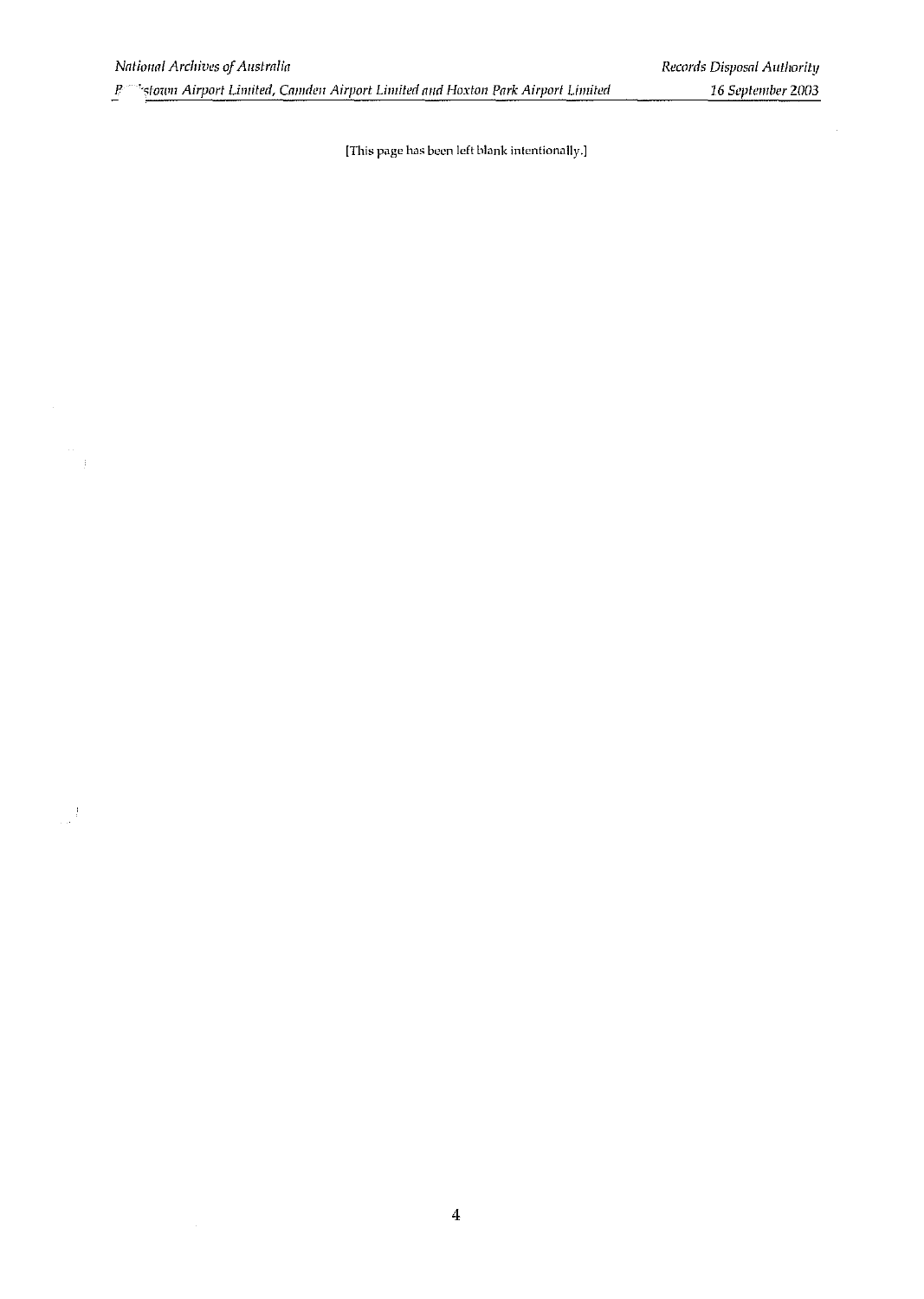## **INTRODUCTION**

#### Disposal authorisation

Section 24 of the *Archives Act* 1983 provides that records are not to be disposed of without the consent of the Archives unless the action of disposal is positively required by law, or takes place in accordance with a normal administrative practice of which the Archives does not disapprove. Advice on the provisions of the Archives Act can be obtained from any National Archives office.

### Purpose of this authority

This authority authorises the transfer of custody or ownership, or other disposal, of Commonwealth records as required by the Archives Act.

### Using this authority

This authority covers records controlled by the agency and applies only to the records or classes of records described in the authority.

This authority is to be used to determine the custody or ownership of Commonwealth records. This is done by a process known as 'sentencing'. Sentencing involves the examination of records in order to identify the individual disposal class to which they belong. This process enables the sentencing officer to determine the appropriate disposal action for the records. Advice on sentencing can be obtained from your nearest National Archives office.

This authority authorises the transfer of custody and ownership of records out of the Commonwealth that are covered by the specified classes and date ranges of those classes. All other records of the agency that fall outside the scope of these classes and date ranges remain Commonwealth records.

Records remaining in Commonwealth custody should be sentenced in accordance with the Administrative Functions Disposal Authority issued by the National Archives to cover housekeeping **and other records common to most Commonwealth agencies and other specific Records Disposal**  Authorities issued to the agency. Records selected as national archives should be transferred into the custody of the National Archives. The Archives no longer accepts records which have not been sentenced in accordance with valid records disposal authorities. Commonwealth agencies may withdraw records for official reference purposes through the lending service.

### Amendment of this authority

An amendment of this authority must be approved by the National Archives. Officers using the authority should advise the National Archives of any changes considered desirable.

### CONTACT INFORMATION

#### 1. For requests to change this authority contact the Canberra Office of the National Archives of Australia

Queen Victoria Terrace Tel: (02) 6212 3610 Parkes ACT 2600 Fax: (02) 6212 3989 Canberra Mail Centre ACT 2610 **Website: www.naa.gov.au** 

PO Box 7425 **Email:** recordkeeping@naa.gov.au

## 2. For sentencing advice contact your local office of the National Archives.

The address and phone number of your local office can be found at the National Archives website address *above.*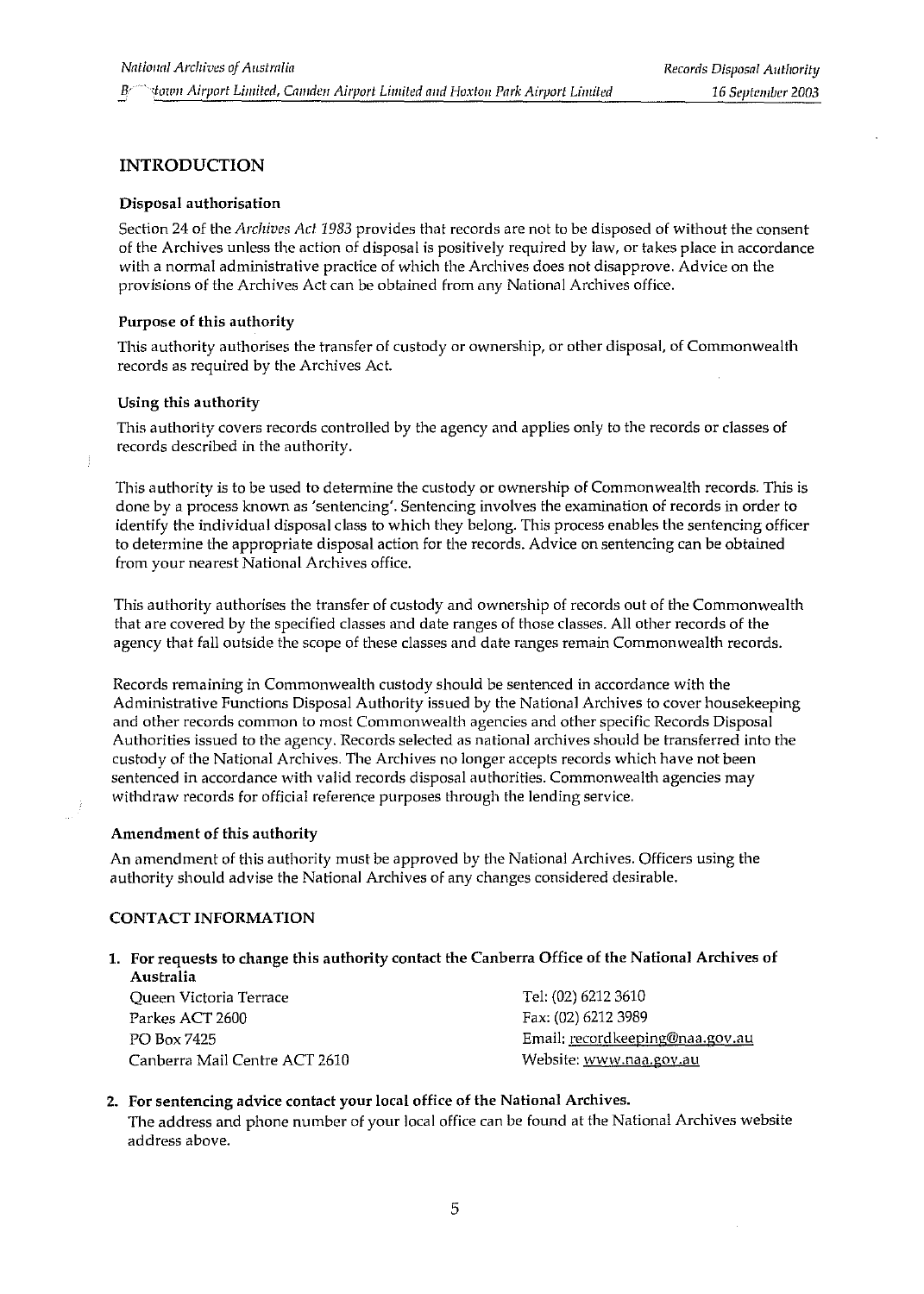$\bar{\beta}$ 

Ĵ

 $\frac{1}{\sigma^2}$ 

l,

[This page has been left blank intentionally.]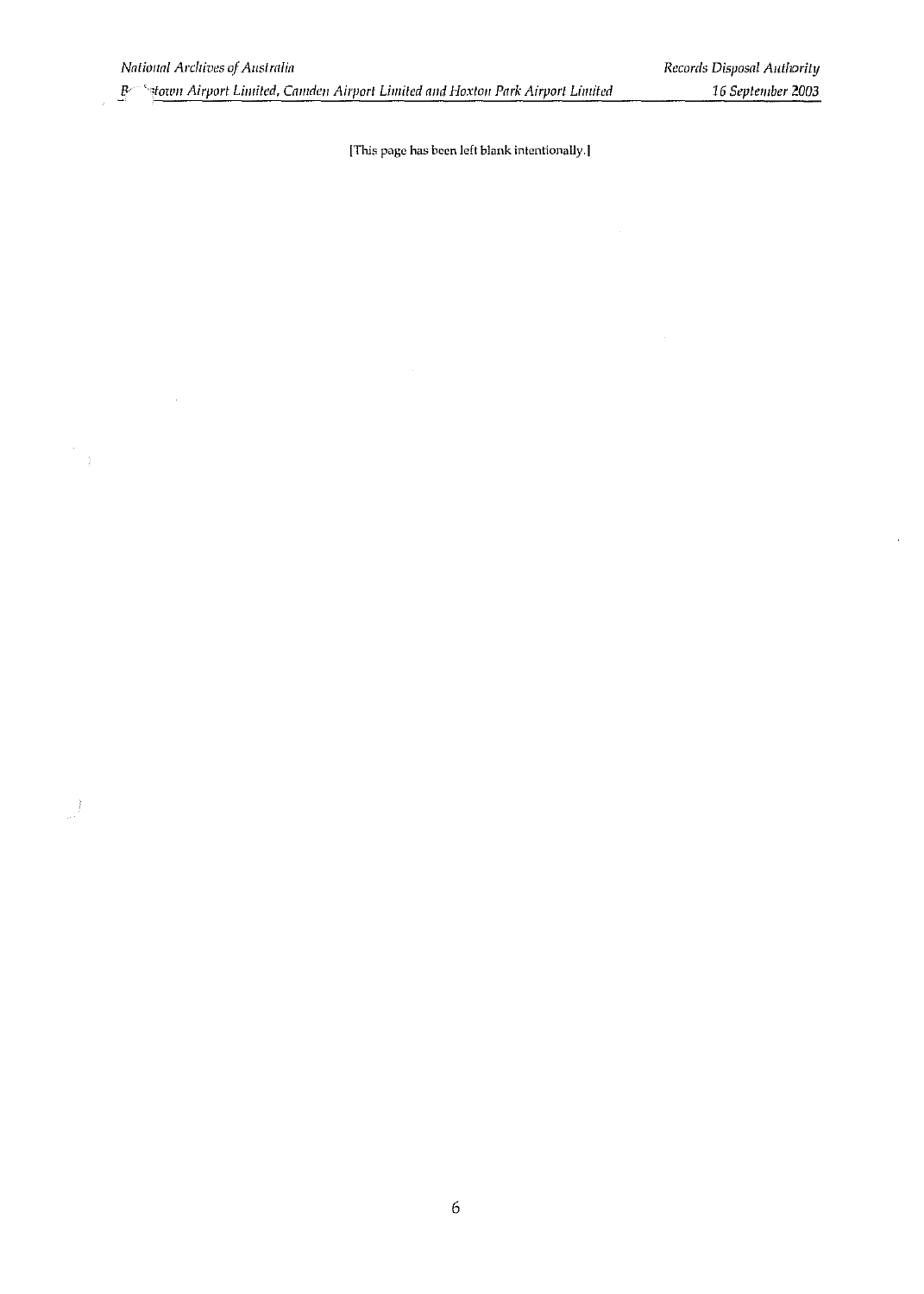### RDA Job No *2003/00383324*

### **AUTHORISATION**

#### RECORDS DISPOSAL AUTHORITY

Person to whom notice of authorisation is given:

General Manager Bankstown Airport Ltd, Camden Airport Ltd, Hoxton Park Airport Ltd c/o Bankstown Airport NSW 2220

Septementary to be center the trenger presenting

Purpose:

AUTHORISES ARRANGEMENTS FOR THE DISPOSAL OF RECORDS IN ACCORDANCE WITH SECTION 24(2)(b) OF THE ARCHIVES ACT 1983

Application:

Records described in the disposal classes in this authority

<u> Francisco de la construcción de la construcción de la construcción de la construcción de la construcción de l</u>

This authorisation applies to only the disposal of the records described on the authority in accordance with the disposal action specified on the authority. The authority will apply only if disposal takes place with the consent of the agency that is responsible at the time of disposal for the functions documented in the records concerned.

Authorising Officer National Archives of Australia **Date of issue:**  16 September 2003

Heale

Venetia BeaIe Director Recordkeeping Implementation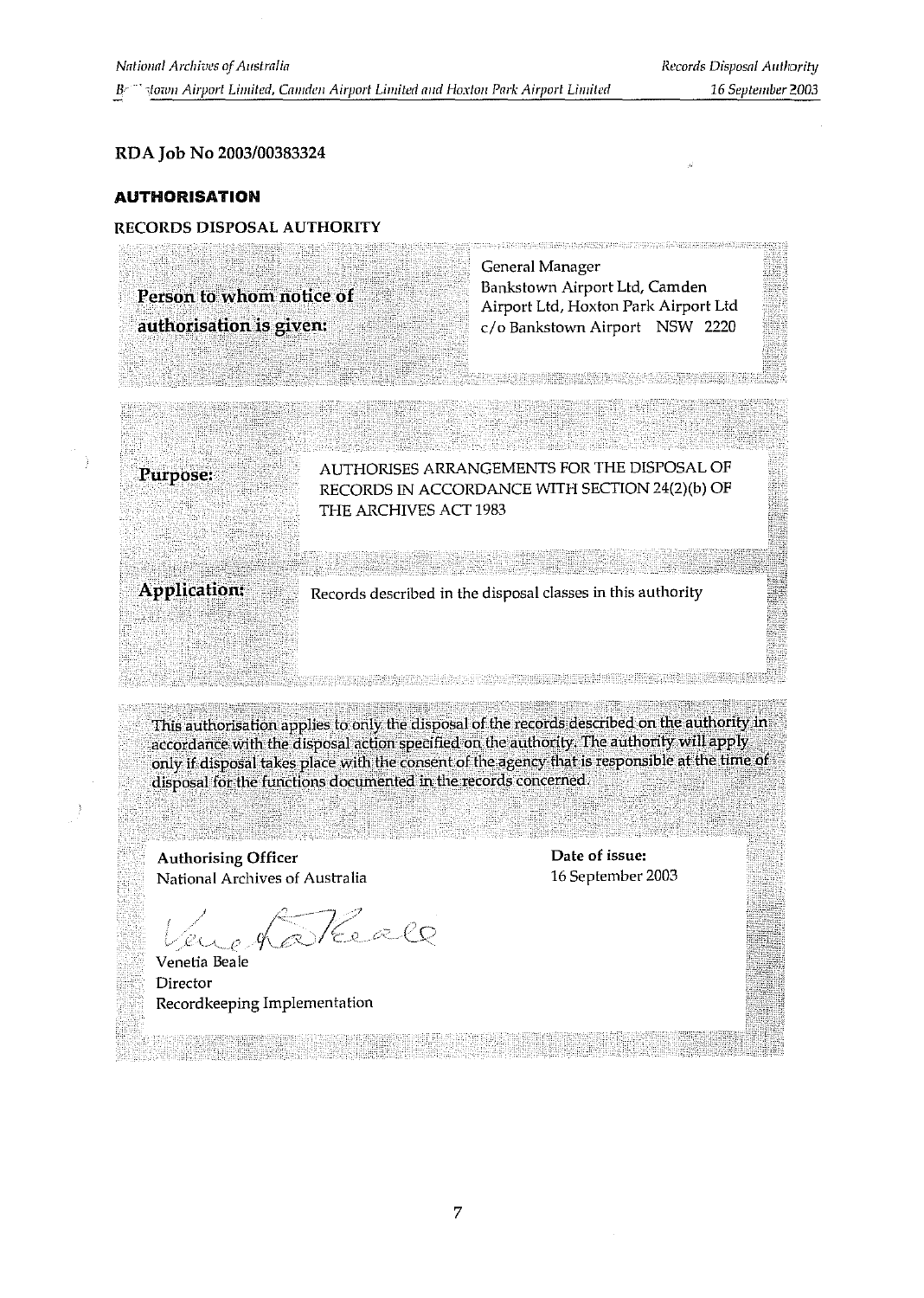$\frac{1}{2}$ 

## **ÁPPLICATION**

iji<br>Suri

The descriptions of records pertain to the records of Bankstown Airport Limited, Camden Airport Limited and Hoxton Park Airport Limited. The disposal authority authorises the transfer of ownership of the described records to the relevant airport companies after the completion of the sale of the companies.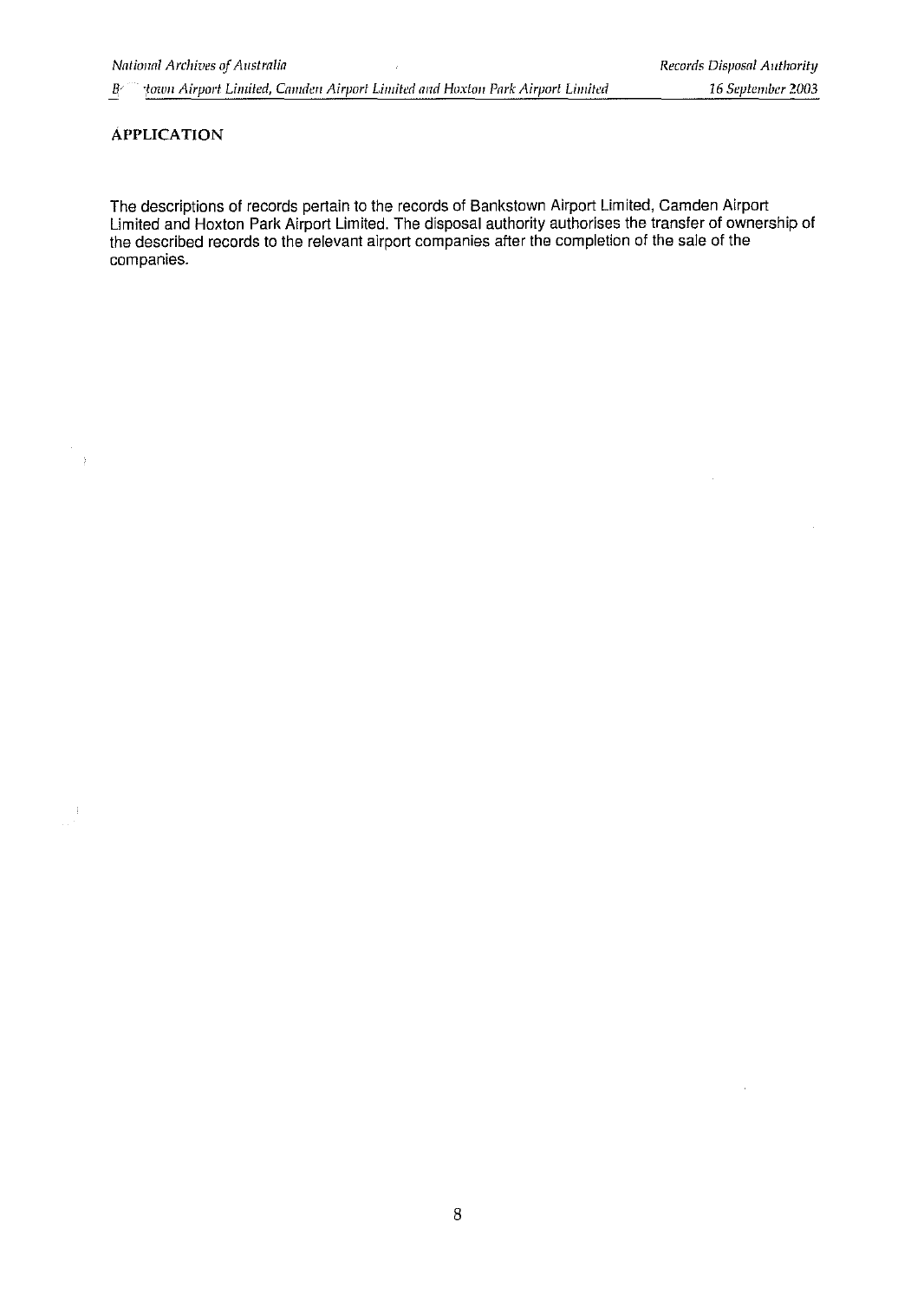## **Administration and Operations**

ŧ

J

| Entry             | <b>Description of Records</b>                                                                                                                                                                                                                                                                                                                                               | <b>Disposal Action</b>                                  |
|-------------------|-----------------------------------------------------------------------------------------------------------------------------------------------------------------------------------------------------------------------------------------------------------------------------------------------------------------------------------------------------------------------------|---------------------------------------------------------|
| Class no.<br>5927 | Records relating to airport property and vehicles<br>administration needed for current administration. Includes<br>documenting the programming, arrangements and<br>implementation of repairs and maintenance within the<br>airports and the provision and administration of fixtures,<br>fittings and equipment and vehicles at the airports.<br>(Date range: 1988 - 2003) | Transfer records to<br>the relevant airport<br>company  |
| Class no.<br>5928 | Records documenting airport operations needed for current<br>administration. Includes aircraft movements, instructions<br>and assessments of operating procedures and conditions.<br>(Date range: 1988 - 2003)                                                                                                                                                              | Transfer records to<br>the relevant airport<br>company  |
| Class no.<br>5929 | Records relating to the planning and strategic development<br>of the airports needed for current administration. Includes<br>correspondence and reports associated with the overall<br>planning and strategic development covering aviation,<br>commercial, community and regulatory matters.<br>(Date range: 1948 - 2003)                                                  | Transfer records to<br>the relevant airport<br>company  |
| Class no.<br>5930 | Records encompassing the graphical, mapping and spatial<br>representation of airport property and infrastructure needed<br>for current administration. Includes graphic information in<br>photographic format such as aerial prints of the airports.<br>(Date range: 1948 - 2003)                                                                                           | Transfer records to<br>the relevant airport<br>company  |
| Class no.<br>5931 | Asset registers relating to the fixed assets of the airports.<br>(Date range: 1948 - 2003)                                                                                                                                                                                                                                                                                  | Transfer records to<br>the relevant airport<br>company  |
| Class no.<br>5932 | Records associated with the regulation of aviation safety<br>needed for current administration. Includes<br>correspondence and documents required for the<br>monitoring, regulation and reporting of aviation safety to<br>comply with regulatory agencies to maintain aerodrome<br>certification.<br>(Date range: 1948 - 2003)                                             | Transfer records to<br>the relevant airport.<br>company |
| Class no.<br>5933 | Records relating to the use of facilities at the airports<br>needed for current administration. Includes information<br>designed to assist with recording aviation fees and charges<br>and incorporates usage, pricing and related details.<br>(Date range: 1948 - 2003)                                                                                                    | Transfer records to<br>the relevant airport<br>company  |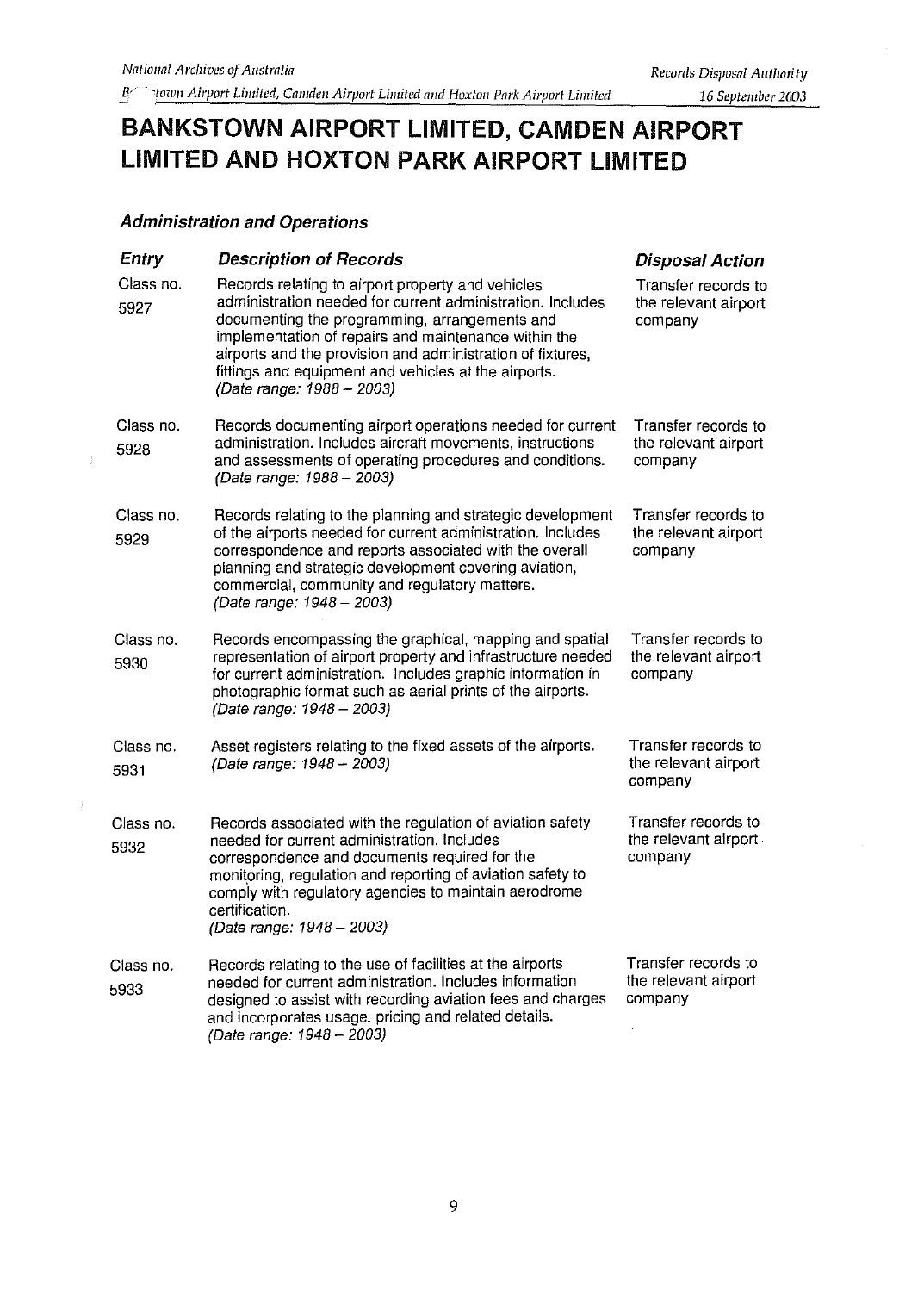## **Administration and Operations - Continued**

 $\frac{1}{2}$ 

ŧ

| <b>Entry</b>      | <b>Description of Records</b>                                                                                                                                                                                                                                                                                                                                                           | <b>Disposal Action</b>                                 |
|-------------------|-----------------------------------------------------------------------------------------------------------------------------------------------------------------------------------------------------------------------------------------------------------------------------------------------------------------------------------------------------------------------------------------|--------------------------------------------------------|
| Class no.<br>5934 | Records of board agendas, minutes and associated<br>correspondence. Includes the master set of signed<br>minutes, agendas of each of the airport boards. Also<br>consists of reference copies of board papers from<br>predecessor management entities such as the Federal<br>Airports Corporation (FAC) and Sydney Airports<br>Corporation Limited (SACL).<br>(Date range: 1988 - 2003) | Transfer records to<br>the relevant airport<br>company |
| Class no.<br>5935 | Records documenting interaction with the community and<br>public relations needed for current administration. Includes<br>development and implementation of communication with<br>the community and related publicity material including<br>media releases.<br>(Date range: 1948 - 2003)                                                                                                | Transfer records to<br>the relevant airport<br>company |
| Class no.<br>5936 | Records documenting company registers and associated<br>corporate business information required under<br>Corporations Law.<br>(Date range: 1988 - 2003)                                                                                                                                                                                                                                 | Transfer records to<br>the relevant airport<br>company |
| Class no.<br>5937 | Records relating to environmental strategy needed for<br>current administration. Includes management and<br>monitoring of airport environmental interest to ensure<br>compliance with relevant Commonwealth and State<br>legislation.<br>(Date range: 1948 - 2003)                                                                                                                      | Transfer records to<br>the relevant airport<br>company |
| Class no.<br>5938 | Records relating to accounting and financial information<br>needed for current administration.<br>(Date range: 1988 - 2003)                                                                                                                                                                                                                                                             | Transfer records to<br>the relevant airport<br>company |
| Class no.<br>5939 | Financial records documenting audit processes. Includes<br>correspondence and reports with and by external auditors.<br>(Date range: 1988 - 2003)                                                                                                                                                                                                                                       | Transfer records to<br>the relevant airport<br>company |
| Class no.<br>5940 | Financial records relating to managing and monitoring<br>revenue and expenditure. Includes documents linked with<br>debtors and creditors, cheque payments, sales and<br>purchases.<br>(Date range: 1988 - 2003)                                                                                                                                                                        | Transfer records to<br>the relevant airport<br>company |

 $\overline{\phantom{a}}$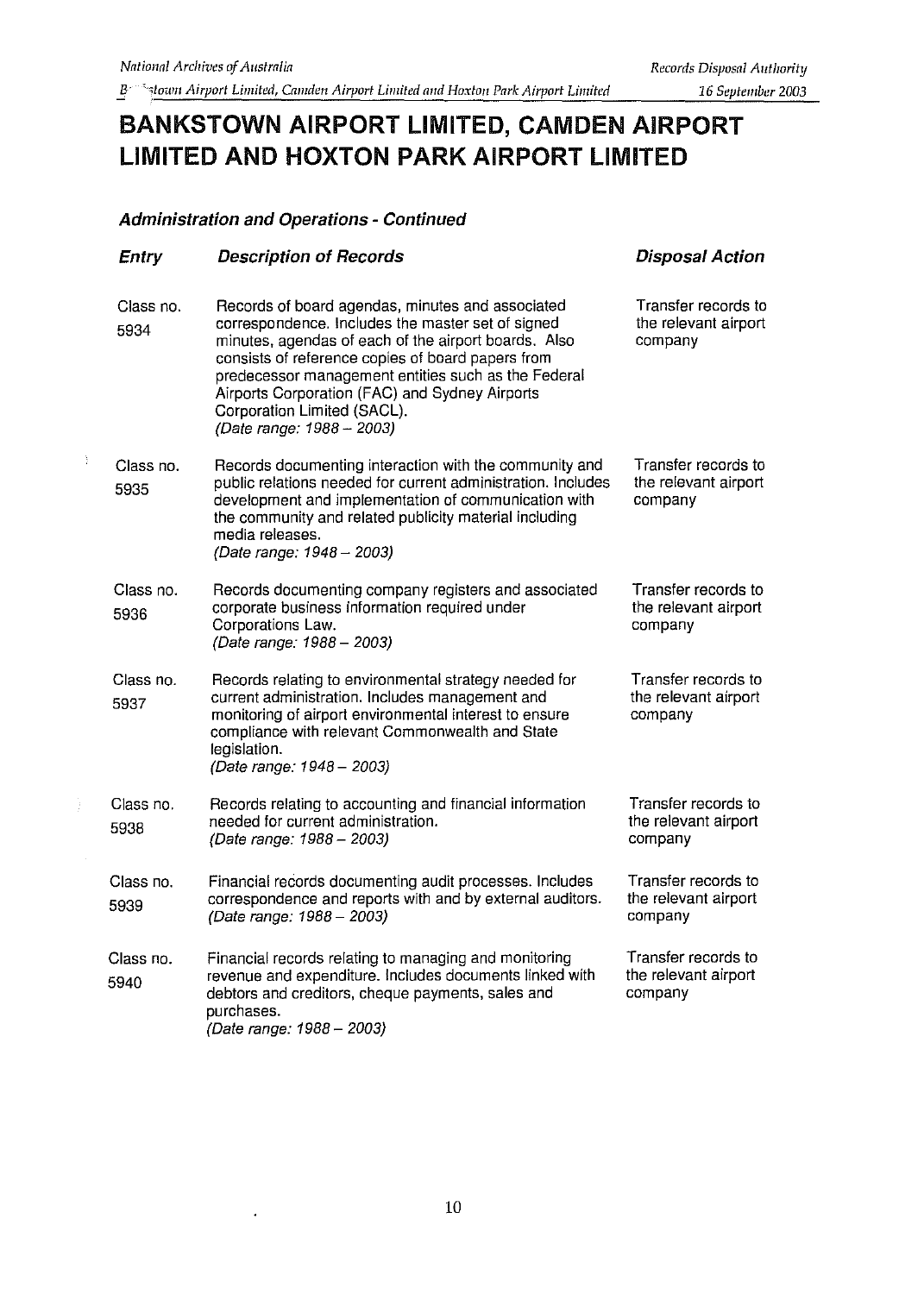## **Administration and Operations - Continued**

 $\mathbf{1}$ 

Ĵ.

| Entry             | <b>Description of Records</b>                                                                                                                                                                                                                                                                                                                                                       | <b>Disposal Action</b>                                 |
|-------------------|-------------------------------------------------------------------------------------------------------------------------------------------------------------------------------------------------------------------------------------------------------------------------------------------------------------------------------------------------------------------------------------|--------------------------------------------------------|
| Class no.<br>5941 | Financial records covering taxation. Includes<br>correspondence and other documents associated with<br>taxation issues such as the Goods and Services Tax,<br>Business Activity Statements and Fringe Benefits Tax.<br>(Date range: 1988 - 2003)                                                                                                                                    | Transfer records to<br>the relevant airport<br>company |
| Class no.<br>5942 | Financial records documenting the management of<br>financial and accounting systems needed for current<br>administration. Includes policies, controls and procedures<br>for arranging and managing accounting at the airports.<br>(Date range: 1988 - 2003)                                                                                                                         | Transfer records to<br>the relevant airport<br>company |
| Class no.<br>5943 | Records relating to government relations needed for<br>current administration. Includes correspondence and other<br>documents associated with the communication process<br>with the commonwealth, state and local government bodies<br>in relation to aviation issues and related matters.<br>(Date range: 1948 - 2003)                                                             | Transfer records to<br>the relevant airport<br>company |
| Class no.<br>5944 | Records documenting information and communication<br>technologies used at the airports. Includes correspondence<br>and other communication dealing with the provision and<br>administration of information systems (hardware, software<br>and services) and communications technology together<br>with specifications and implementation arrangements.<br>(Date range: 1988 - 2003) | Transfer records to<br>the relevant airport<br>company |
| Class no.<br>5945 | Records relating to insurance needed for current<br>administration. Includes correspondence and other material<br>documenting insurance of airport owners and operators,<br>professional indemnity, contract works and industrial<br>special risk.<br>(Date range: 1948 - 2003)                                                                                                     | Transfer records to<br>the relevant airport<br>company |
| Class no.<br>5946 | Records documenting the conduct of legal matters with<br>internal and external lawyers needed for current<br>administration. Includes correspondence and other<br>material.<br>(Date range: 1948 - 2003)                                                                                                                                                                            | Transfer records to<br>the relevant airport<br>company |
| Class no.<br>5947 | Records relating to litigation cases needed for current<br>purposes. Includes correspondence and other material.<br>(Date range: 1948 - 2003)                                                                                                                                                                                                                                       | Transfer records to<br>the relevant airport<br>company |

 $\bar{z}$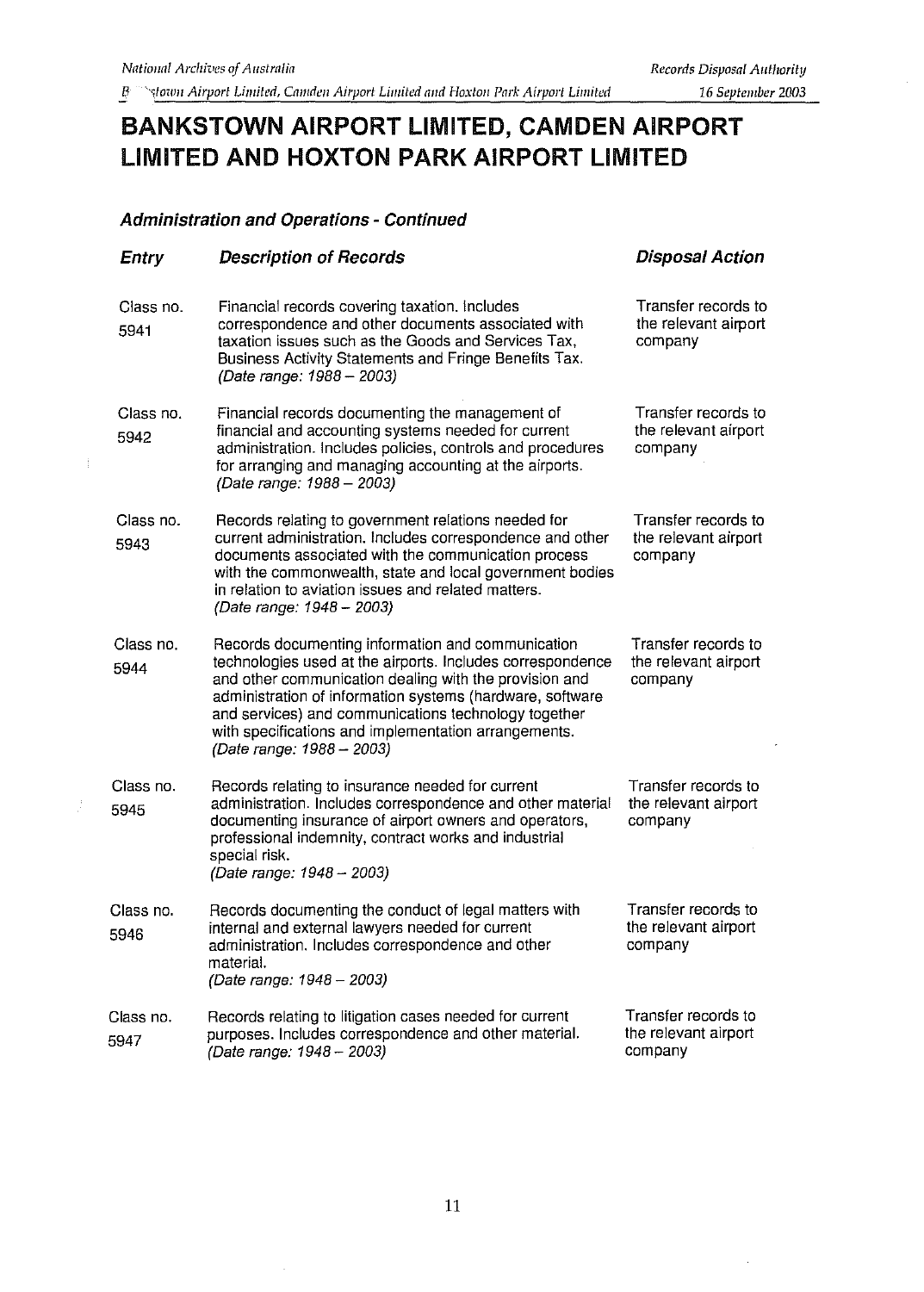## **Administration and Operations - Continued**

 $\frac{1}{4}$ 

| Entry             | <b>Description of Records</b>                                                                                                                                                                                                                                                                                            | <b>Disposal Action</b>                                 |
|-------------------|--------------------------------------------------------------------------------------------------------------------------------------------------------------------------------------------------------------------------------------------------------------------------------------------------------------------------|--------------------------------------------------------|
| Class no.<br>5948 | Records covering marketing programs. Includes<br>correspondence and related material involved with the<br>analysis of issues and market research.<br>(Date range: 1988 - 2003)                                                                                                                                           | Transfer records to<br>the relevant airport<br>company |
| Class no.<br>5949 | Personnel records. Includes employment records such as<br>job applications, leave forms and appraisals.<br>(Date range: 1988 - 2003)                                                                                                                                                                                     | Transfer records to<br>the relevant airport<br>company |
| Class no.<br>5950 | Personnel salary records. Includes information used to<br>administer and calculate salaries.<br>(Date range: 1988 - 2003)                                                                                                                                                                                                | Transfer records to<br>the relevant airport<br>company |
| Class no.<br>5951 | Occupational health and safety records. Includes<br>correspondence and other documents containing<br>information in relation to OH&S matters incorporating<br>reports outlining issues, action taken, notices and<br>instructions.<br>(Date range: 1988 - 2003)                                                          | Transfer records to<br>the relevant airport<br>company |
| Class no.<br>5952 | Personnel compensation records. Includes forms and<br>correspondence relating to compensation cases forwarded<br>to ComCare for action.<br>(Date range: 1988 - 2003)                                                                                                                                                     | Transfer records to<br>the relevant airport<br>company |
| Class no.<br>5953 | Industrial matters records. Includes correspondence and<br>other documents concerning information about industrial<br>matters including negotiations in relation to Enterprise<br>Agreements.<br>(Date range: 1988 - 2003)                                                                                               | Transfer records to<br>the relevant airport<br>company |
| Class no.<br>5954 | Privatisation and due diligence records. Includes<br>correspondence and the master set of documentation<br>associated with airport privatisation and due diligence.<br>(Date range: 2002 - 2003)                                                                                                                         | Transfer records to<br>the relevant airport<br>company |
| Class no.<br>5955 | Records relating to the construction of buildings and other<br>airport infrastructure needed for current administration.<br>Includes correspondence and other documents relating to<br>negotiations, planning, approvals and construction of<br>buildings and other airport infrastructure.<br>(Date range: 1948 - 2003) | Transfer records to<br>the relevant airport<br>company |